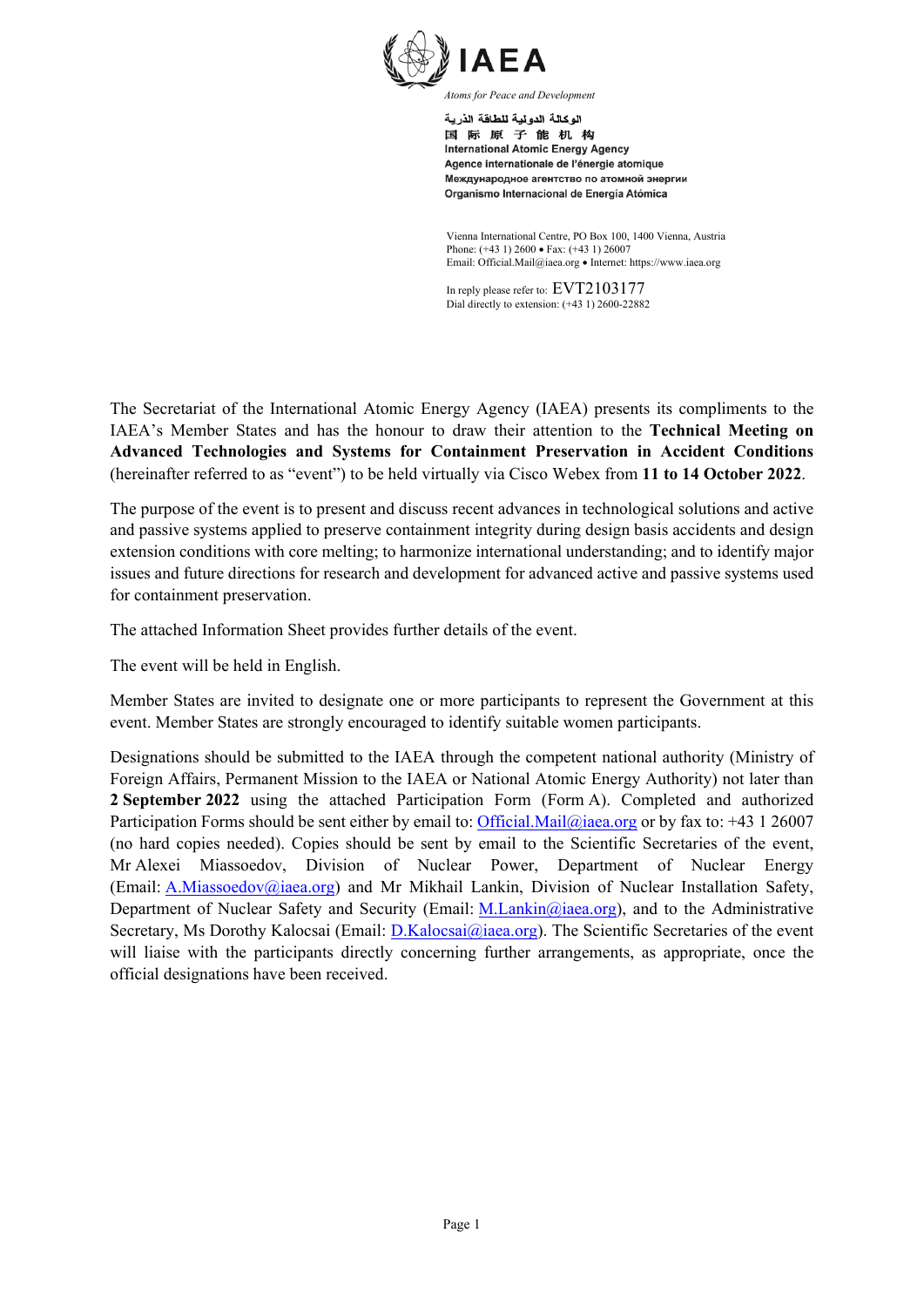The IAEA takes no responsibility for, and the provider of the virtual meeting services has represented and warranted that the Services shall not contain, and that no end user shall receive from the software used to hold the virtual meeting, any virus, worm, trap door, back door, timer, clock, counter or other limiting routine, instruction or design, or other malicious, illicit or similar unrequested code, including surveillance software or routines which may, or is designed to, permit access by any person, or on its own, to erase, or otherwise harm or modify any data or any system, server, facility or other infrastructure of any end user (collectively, a "Disabling Code").

The Secretariat of the International Atomic Energy Agency avails itself of this opportunity to renew to the IAEA's Member States the assurances of its highest consideration.



2022-06-17

Enclosures: Information Sheet

Participation Form (Form A)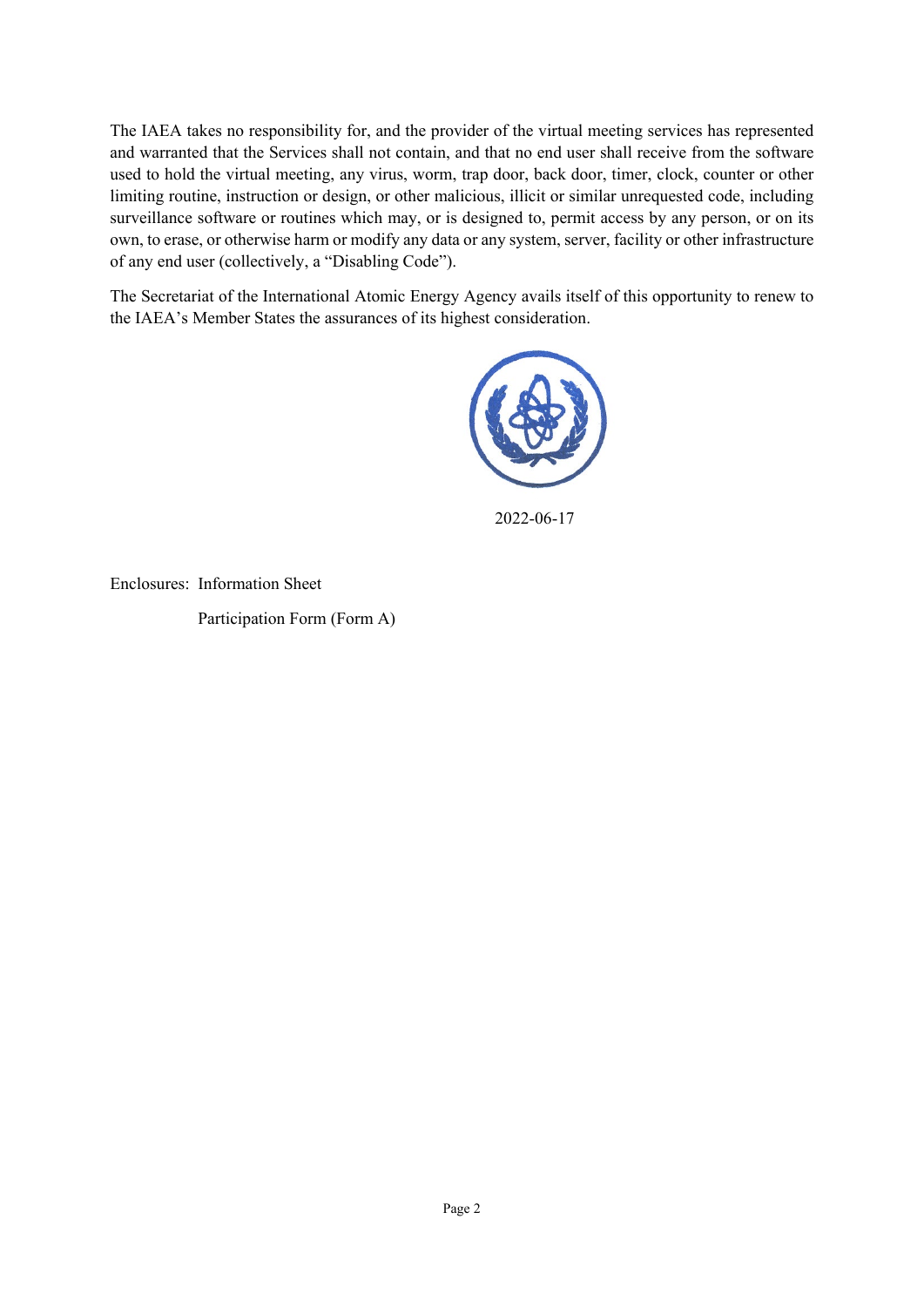

# **Technical Meeting on Advanced Technologies and Systems for Containment Preservation in Accident Conditions**

**Virtual Event**

**11–14 October 2022**

**Ref. No.: EVT2103177**

# **Information Sheet**

### **Introduction**

Following the Accident at the Fukushima Daiichi Nuclear Power Plant (NPP), the IAEA has held various meetings to strengthen research and development strategies and priorities regarding accident management including severe accidents. The IAEA International Experts Meeting on Strengthening Research and Development Effectiveness in the Light of the Accident at the Fukushima Daiichi Nuclear Power Plant, held in Vienna in 2015, prepared a list of recommendations for research and development (R&D) activities to be promoted by the IAEA. This comprehensive list represents compiled experts' views on the needs for further R&D activities and international cooperative efforts. It was further refined at the Technical Meeting on Post-Fukushima Research and Development Strategies and Priorities held in December 2015.

Furthermore, the IAEA has organized a series of Technical Meetings addressing the status and R&D gaps in experimental and analytical research for accident conditions (including severe accidents) in water cooled reactors including those relevant for containment safety design and analyses.

Technical Meeting on Severe Accident Mitigation through Improvements in Filtered Containment Venting for Water Cooled Reactors Held in Vienna, Austria, 31 August–3 September 2015 resulted in IAEA-TECDOC-1818 on Severe Accident Mitigation through Improvements in Filtered Containment Vent Systems and Containment Cooling Strategies for Water Cooled Reactors (May 2017).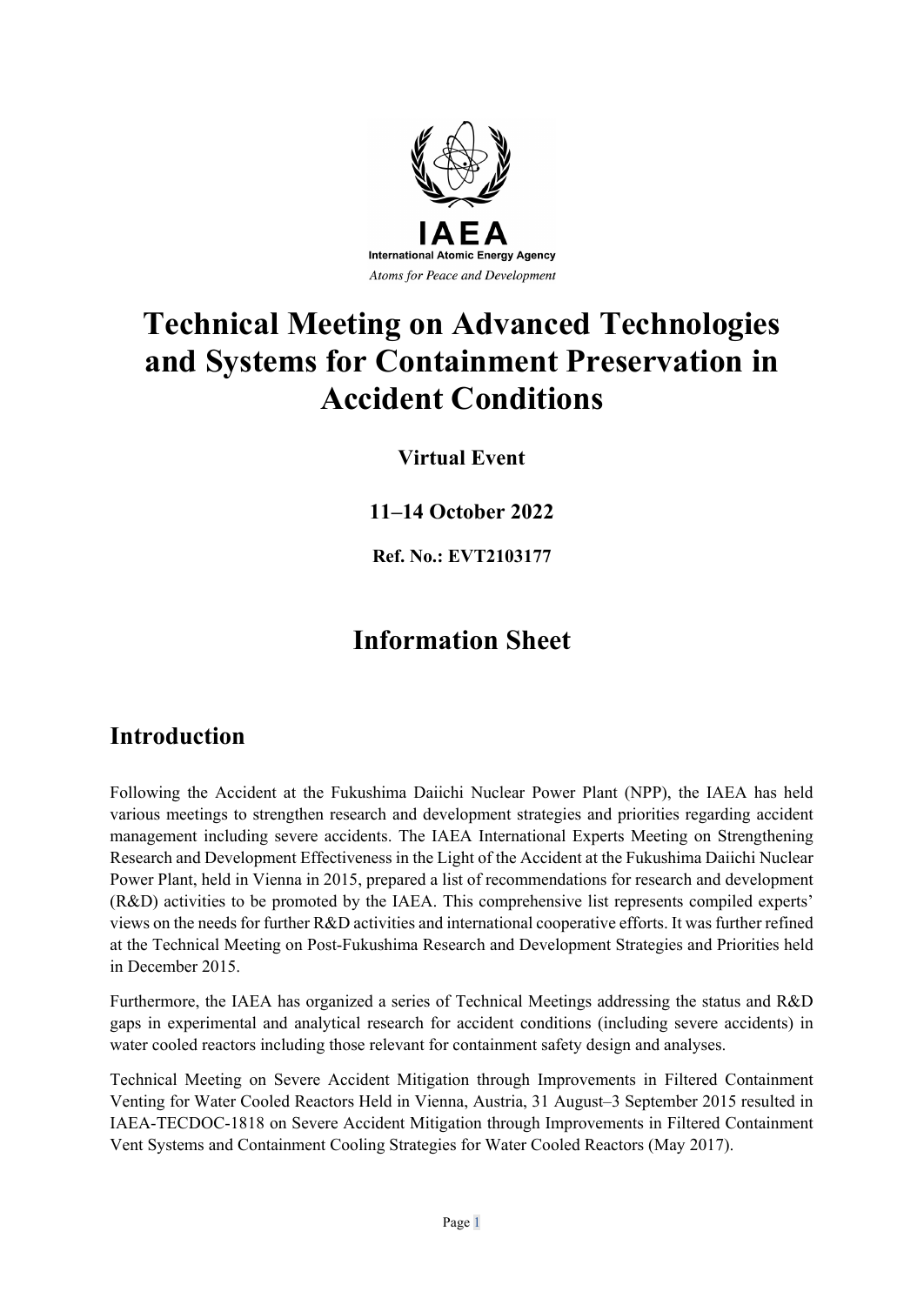Technical Meeting on the Status and Evaluation of Severe Accident Simulation Codes for Water Cooled Reactors, Vienna, Austria, 9–12 October 2017 resulted in IAEA-TECDOC-1872 on Status and Evaluation of Severe Accident Simulation Codes for Water Cooled Reactors (June 2019)

Technical Meeting on Hydrogen Management in Severe Accidents, Vienna, Austria, 25–28 September 2018 resulted in IAEA-TECDOC-1939 on Developments in the Analysis and Management of Combustible Gases in Severe Accident in Water Cooled Reactors Following the Fukushima Daiichi Accident (December 2020).

During these meetings, the containment performance during accident conditions (mainly during severe accidents) was confirmed to be one of the high priority areas. To minimize the accident impact outside the plant, keeping the containment function as the last barrier for the release of radioactivity into the environment is a key element of the defence-in-depth nuclear safety concept. Reliable performance of available active and passive safety systems is crucial to achieve this objective.

Although considerable experimental and analytical efforts were already made, international activities on containment behaviour indicated that there are still research gaps that require additional efforts and international cooperation and coordination of Member States activities. This includes e.g. the accuracy and reliability of numerical simulations and availability of experimental data needed for validating individual models and codes.

## **Objectives**

The overall purpose of this event is to obtain a state-of-the-art knowledge on understanding of containment behaviour during accident conditions in NPPs with water cooled reactors. The event will serve as a forum for Member States to exchange knowledge on technological aspects (e.g. current and new code developments and methodologies, design solutions) as well as safety related aspects, identify gaps for future improvements, and gather information for collaboration on all these aspects.

In addition to the operating fleet of nuclear reactors, safety relevant technological aspects of evolutionary and innovative reactor designs, in particular of small modular reactors (SMRs), will also be discussed, accounting for the growing interest of Member States for the deployment of these reactors.

The event will have the following specific objectives:

- Present and discuss recent advances in technological solutions applied to preserve containment integrity in accident conditions (including severe accidents);
- Discuss achievements and possible future direction for analysis of containment structural response under accident conditions;
- Discuss achievements and possible future directions for development of advanced active and passive systems and associated methodologies;
- Exchange results on experiments addressing containment behaviour and identify gaps in the experimental database;
- Discuss the advances in in-containment instrumentation and measurement techniques for severe accident management and severe accident R&D;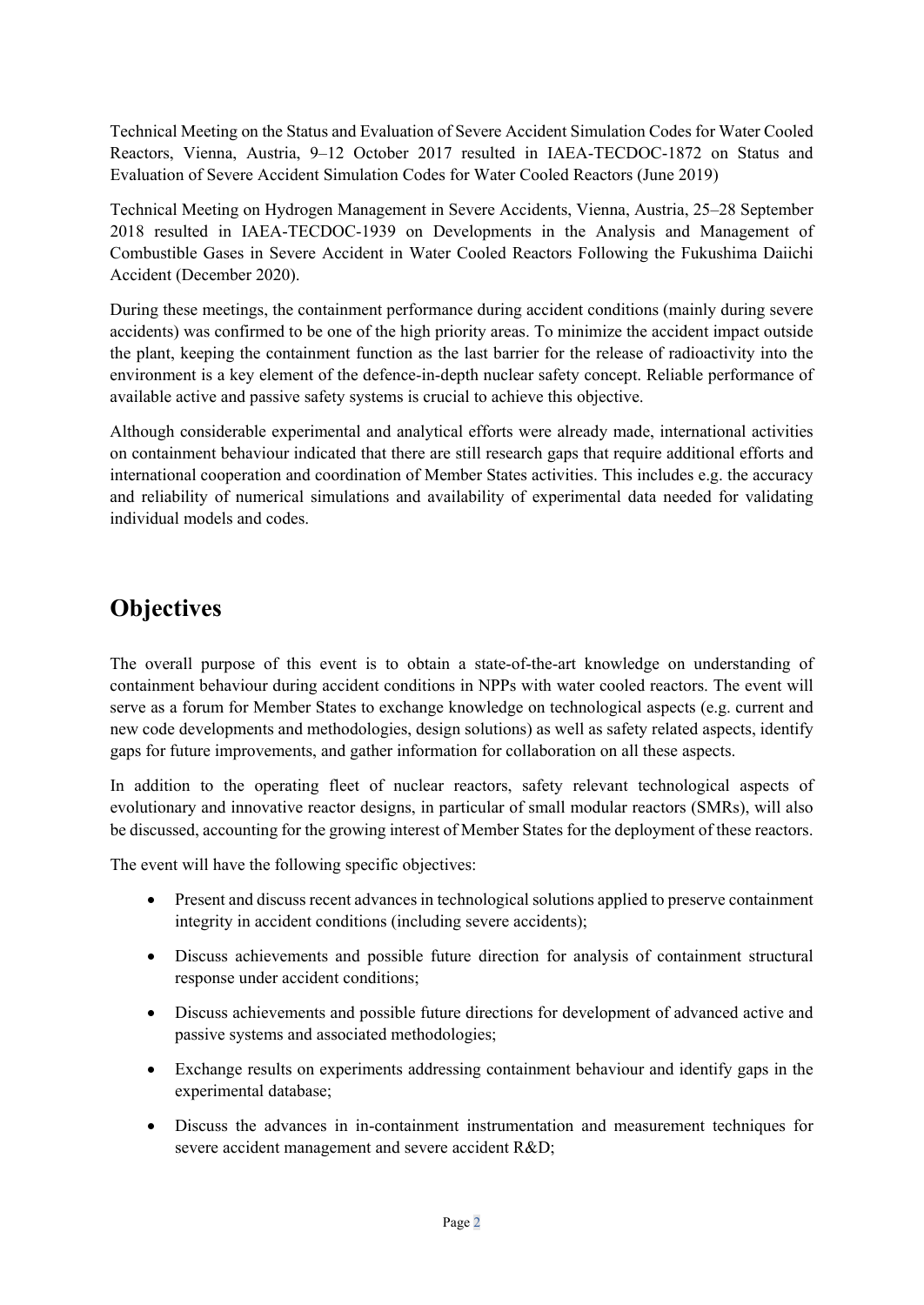- Exchange information on modelling approaches used for analysis of containment behaviour, including lumped-parameter and CFD codes, their capabilities, benchmarking activities, modelling uncertainties and validation status;
- Discuss and provide recommendations for performing realistic plant simulations;
- Review progress on safety-related topics for both operating and advanced designs and experience by national regulators and technical support organizations in reviewing safety analysis reports.

The event will include discussion sessions to enable participants to contribute to the summary and highlights of the event, and to discuss and provide recommendations to the IAEA for future R&D dedicated to containment behaviour. The list topics to be discussed during the meeting is given in the Appendix.

Contributions to the event in the form of presentations, summaries and session discussions will result in the preparation of an IAEA publication. This publication is intended to represent the reference information for interested organizations, including code developers and code users, licensees, technology developers, national regulators and technical support organizations. It will also provide the public with a harmonized overview of efforts in these areas.

### **Target Audience**

The event is open to representatives of nuclear power organizations from Member States considering, planning or expanding a nuclear power programme, including government organizations (policy makers, analysts, national regulators, technical support organizations and R&D organizations), and industry (vendors, engineering companies, plant operators and technology developers).

## **Working Language(s)**

English

## **Expected Outputs**

The expected outputs of this event are as follows:

- Detailed screening and overview of up-to-date status from Member States on the analysis of containment behaviour during accident conditions in NPPs with water cooled reactors;
- Exchange of information on ongoing activities in code development and validation, and identification of needs for future experimental R&D required to assess the capabilities of the codes dedicated to containment behaviour more accurately;
- Review of practices by licensees, national regulators and technical support organizations;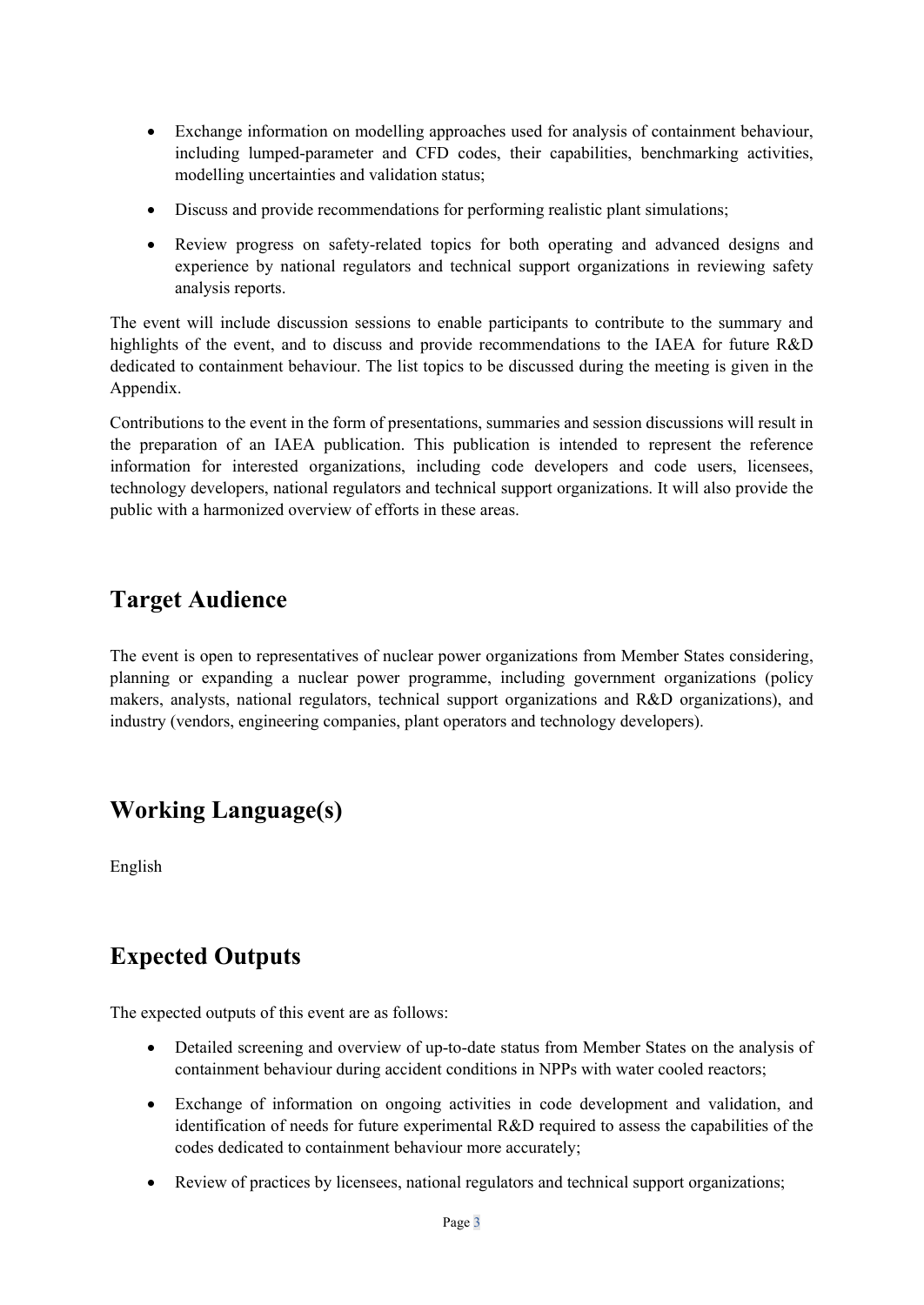• Report summarizing the discussions held and the results presented for subsequent development of an IAEA publication.

## **Participation and Registration**

All persons wishing to participate in the event have to be designated by an IAEA Member State or should be members of organizations that have been invited to attend.

In order to be designated by an IAEA Member State, participants are requested to send the **Participation Form (Form A)** to their competent national authority (e.g. Ministry of Foreign Affairs, Permanent Mission to the IAEA or National Atomic Energy Authority) for onward transmission to the IAEA by **2 September 2022**. Participants who are members of an organization invited to attend are requested to send the Participation Form (Form A) through their organization to the IAEA by above deadline.

Selected participants will be informed in due course on the procedures to be followed with regard to administrative and technical matters.

Participants are herby informed that the personal data they submit will be processed in line with the [Agency's Personal Data and Privacy Policy](https://www.iaea.org/about/privacy-policy#:%7E:text=The%20IAEA%20is%20committed%20to,accountable%20and%20non-discriminatory%20manner.&text=The%20Privacy%20Policy%20provides%20the,carrying%20out%20its%20mandated%20activities.) and is collected solely for the purpose(s) of reviewing and assessing the application and to complete logistical arrangements where required.

### **Papers and Presentations**

The IAEA encourages participants to give presentations on the work of their respective institutions that falls under the topics listed above.

Participants who wish to give presentations are requested to submit an abstract of their work. The abstract will be reviewed as part of the selection process for presentations. The abstract should be in A4 page format, should extend to no more than 1 page (including figures and tables) and should not exceed 1000 words. It should be sent electronically to Mr Alexei Miassoedov and Mr Mikhail Lankin, the Scientific Secretaries of the event (see contact details below), not later than **2 September 2022**. Authors will be notified of the acceptance of their proposed presentations by **9 September 2022**.

In addition, participants have to submit the abstract together with the Participation Form (Form A) to their competent national authority (e.g. Ministry of Foreign Affairs, Permanent Mission to the IAEA or National Atomic Energy Authority) or their organization for onward transmission to the IAEA not later than **2 September 2022**.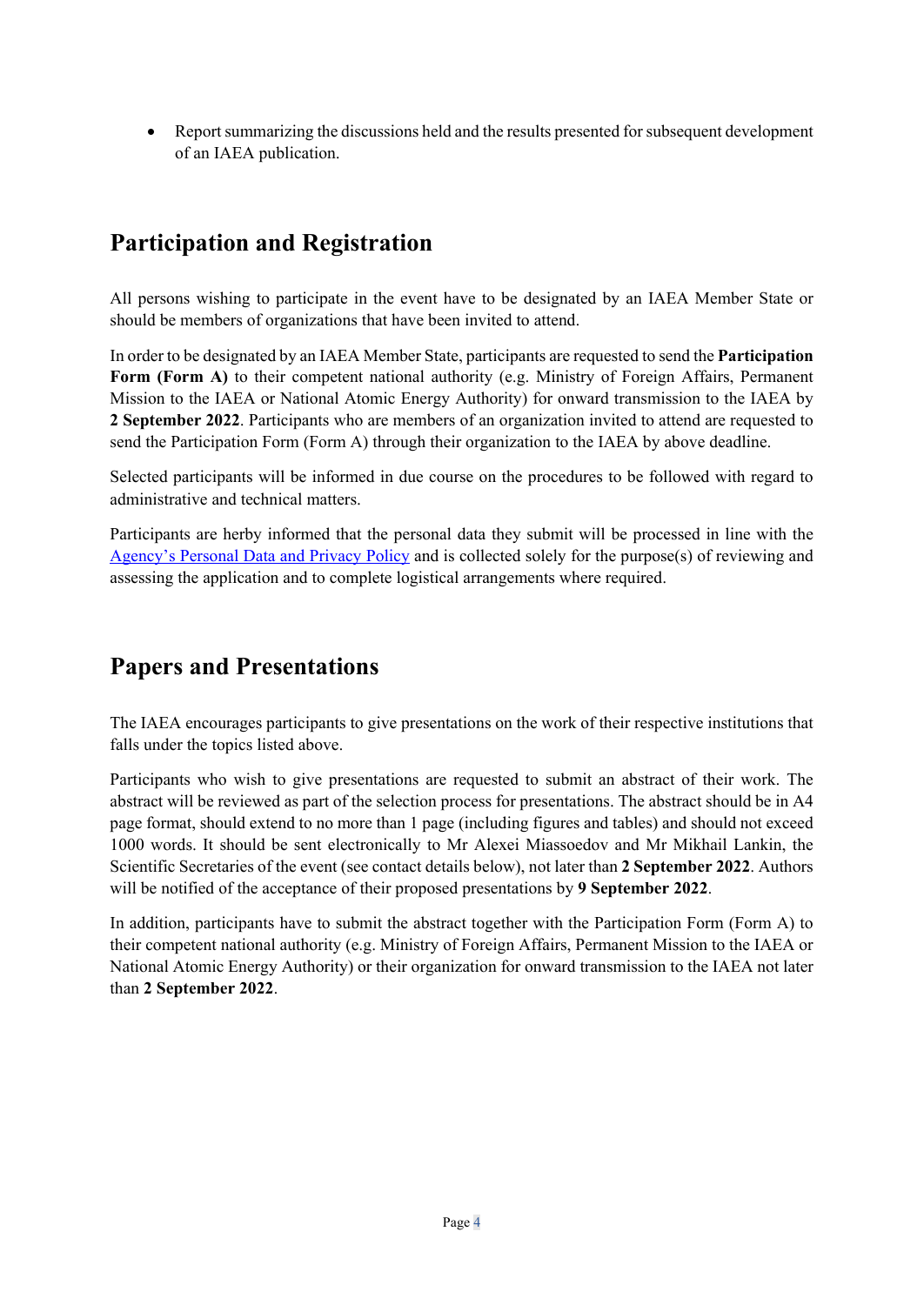### **IAEA Contacts**

#### **Scientific Secretaries**

#### **Mr Alexei Miassoedov**

Division of Nuclear Power Department of Nuclear Energy International Atomic Energy Agency Vienna International Centre PO Box 100 1400 VIENNA AUSTRIA

Tel.: +43 1 2600 22882 Email: [A.Miassoedov@iaea.org](mailto:A.Miassoedov@iaea.org)

#### **Mr Mikhail Lankin**

Division of Nuclear Installation Safety Department of Nuclear Safety and Security International Atomic Energy Agency Vienna International Centre PO Box 100 1400 VIENNA AUSTRIA

Tel.: +43 1 2600 22685 Email: [M.Lankin@iaea.org](mailto:M.Lankin@iaea.org) 

### **Administrative Secretary**

#### **Ms Dorothy Kalocsai**

Division of Nuclear Power Department of Nuclear Energy International Atomic Energy Agency Vienna International Centre PO Box 100 1400 VIENNA AUSTRIA

Tel.: +43 1 2600 25795 Fax: +43 1 26007 Email: [D.Kalocsai@iaea.org](mailto:D.Kalocsai@iaea.org)

Subsequent correspondence on scientific matters should be sent to the Scientific Secretaries and correspondence on other matters related to the event to the Administrative Secretary.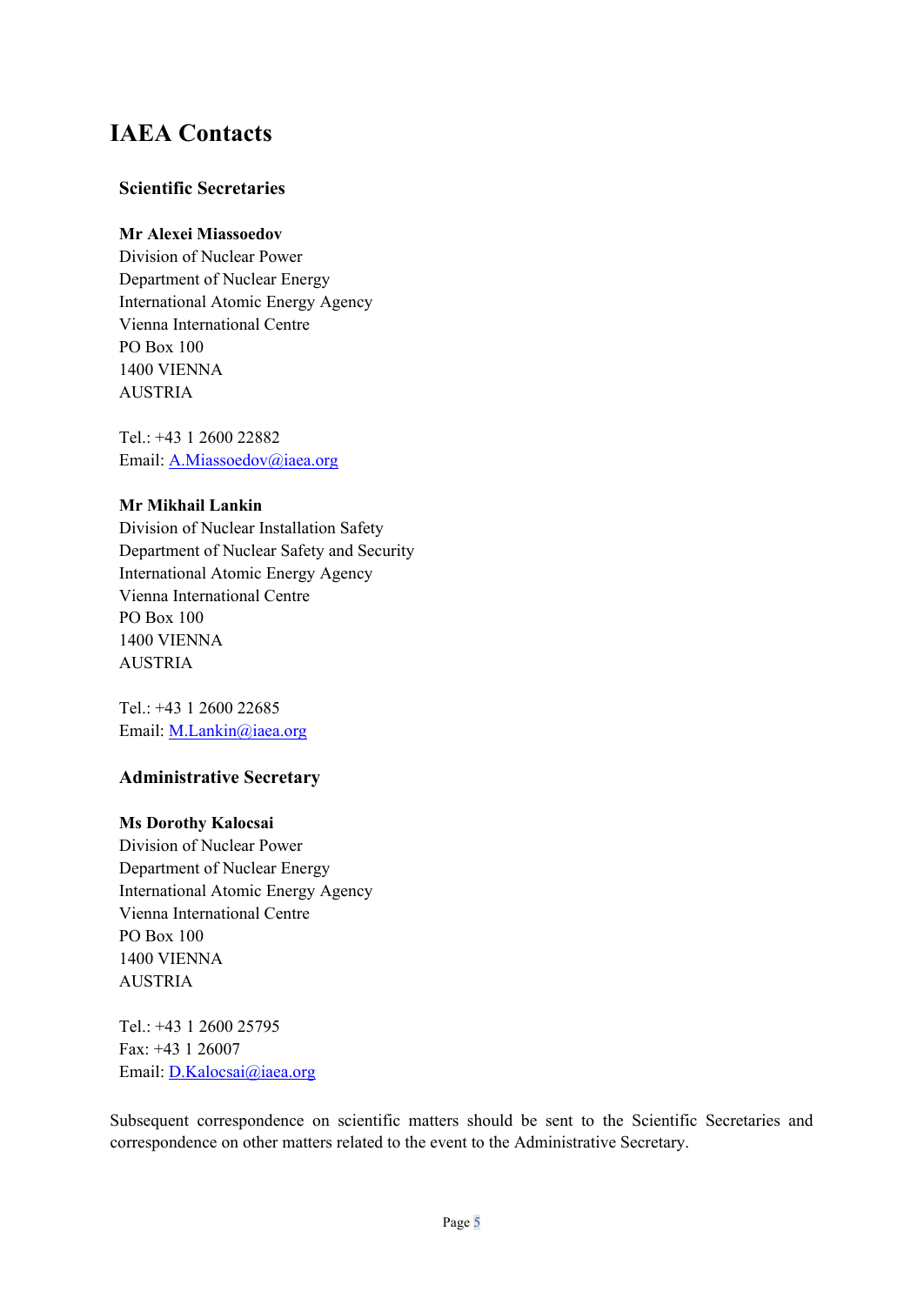# **Appendix**

### **List of topics to be discussed in the meeting**

- 1. Containment behaviour in general
	- a) Overview of containment phenomena;
	- b) Containment mechanical strength analyses;
	- c) Strategies for keeping the containment integrity;
	- d) Containment safety design and analyses for large and small WCRs;
	- e) Regulatory and licensing approaches towards containment preservation;
	- f) Lessons learned from the Fukushima accident;
- 2. Active and passive systems. Specific phenomena.
	- a) Control of containment thermodynamic parameters (pressure, temperature; e.g. containment coolers, venting systems, sprays etc.);
	- b) Control of burnable gases (ignitors, recombiners);
	- c) Suppression containments;
	- d) Basemat failure due to molten corium-concrete interaction;
	- e) In-containment severe accident instrumentation (incl. measurement and visualisation techniques);
	- f) Backfitting of safety systems;
- 3. Experimental and modelling activities
	- a) Experimental activities on containment behaviour (incl. CFD-grade data);
	- b) Application of lumped-parameter and CFD codes (including sub-grid modelling) to containment behaviour;
	- c) Current practices in modelling specific safety systems;
	- d) Scaling from tests to reactor applications, role of boundary conditions;
	- e) Uncertainty analysis of experimental and analytical results;
- 4. General discussion
	- a) Complementary ongoing projects;
	- b) Identification of needs for future R&D (experiments, modelling, design applications);
	- c) Discussion of meeting outputs (IAEA publications e.g. status report, CRP, etc.).